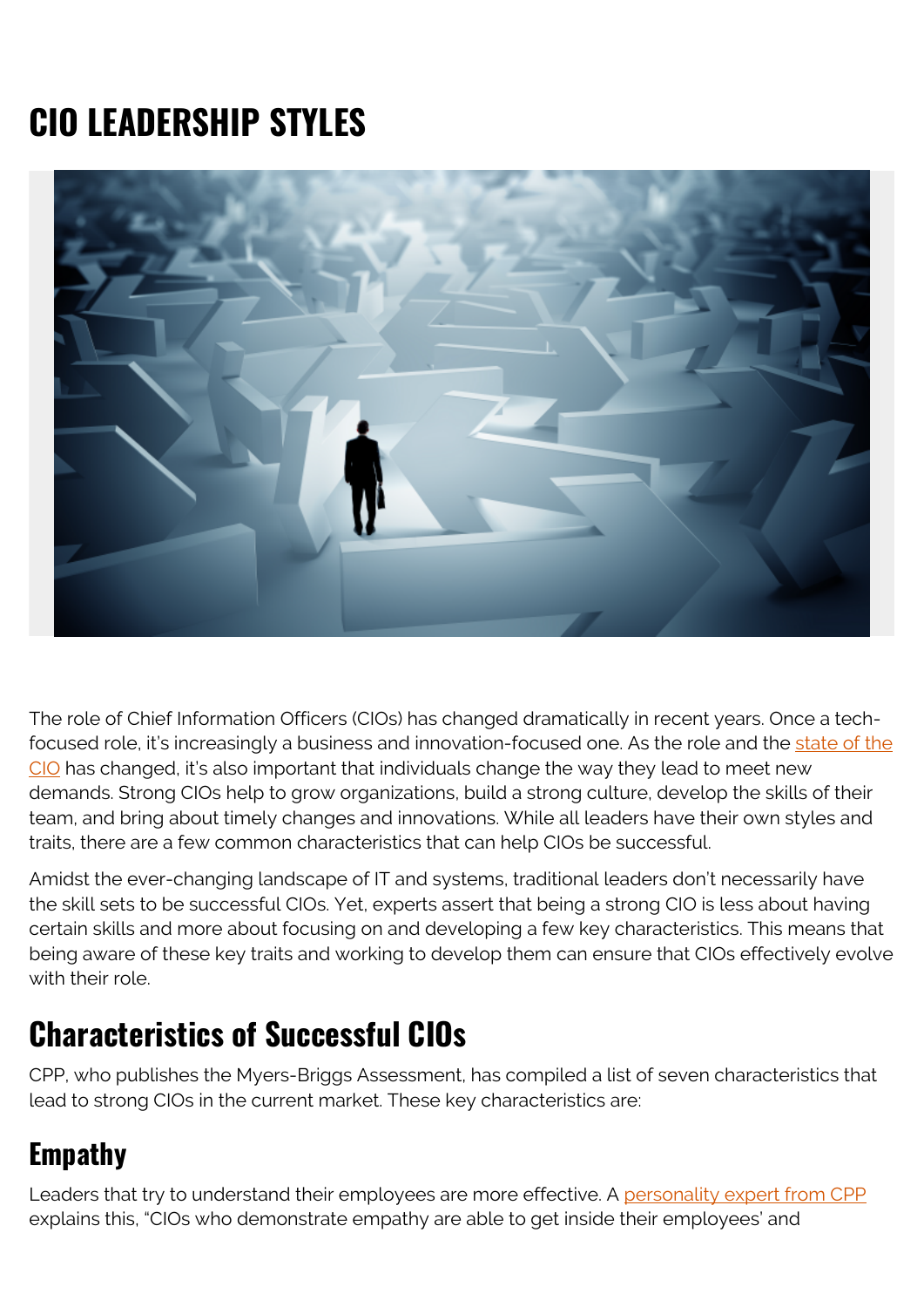coworkers' experiences and try to imagine what they are thinking and feeling."

#### **Dominance**

Obviously, this trait requires some amount of balance, as being overly dominant can have negative consequences. However, CIOs that find the right balance of dominance and compliance can instill confidence and build trust among their team.

### **Self-Awareness**

Research and experience indicate that leaders that are confident enough to recognize their flaws are more relatable to employees. Having self-awareness is a big part of building strong relationships among team members and gaining the trust of the team.

## **Flexibility**

Effective leaders are willing to adapt to the ever-changing world and workplace. While too much flexibility can make a leader look inconsistent or even flaky, the most successful CIOs find the right balance of flexibility, making them more able to keep their team on the cutting-edge of technological advancements while positioned as industry leaders.

## **Insightfulness**

Leaders that are insightful are better able to relate to employees and understand what motivates them. CIOs with this trait are able to build more effective and cohesive teams. This characteristic also helps leaders more effectively think strategically and develop long-term plans, both of which are important skill-sets for CIOs.

### **Independence**

Research indicates that the strongest CIOs are collaborative but also independent. It's always important to work with team members and to not be an island, but the most effective leaders don't rely too much on others. Like many items on this list, it's all about finding the right balance.

## **Some Helpful Traits of CIOs**

In addition to these seven key characteristics, there are a number of traits that help CIOs to be more successful. It's important to note, however, that while there are some common traits that strong leaders share, perhaps the most important characteristic of strong leaders is authenticity.

More important than any specific trait is being yourself, and leaders should first and foremost lead their teams authentically. With that goal in mind, they can work to further develop some key traits that can lead to improved performance and stronger relationships with employees. And, as CIOs develop those traits, they can find ways to personalize them, making them authentic to their unique style of leading. Helpful traits of CIOs include:

- **Being a strategist**. As discussed, the role of CIO is increasingly focused on being an effective business leader. This includes being a strategic problem-solver and visionary.
- **Having Strong mentoring skills**. The best leaders are able to effectively develop and bring out